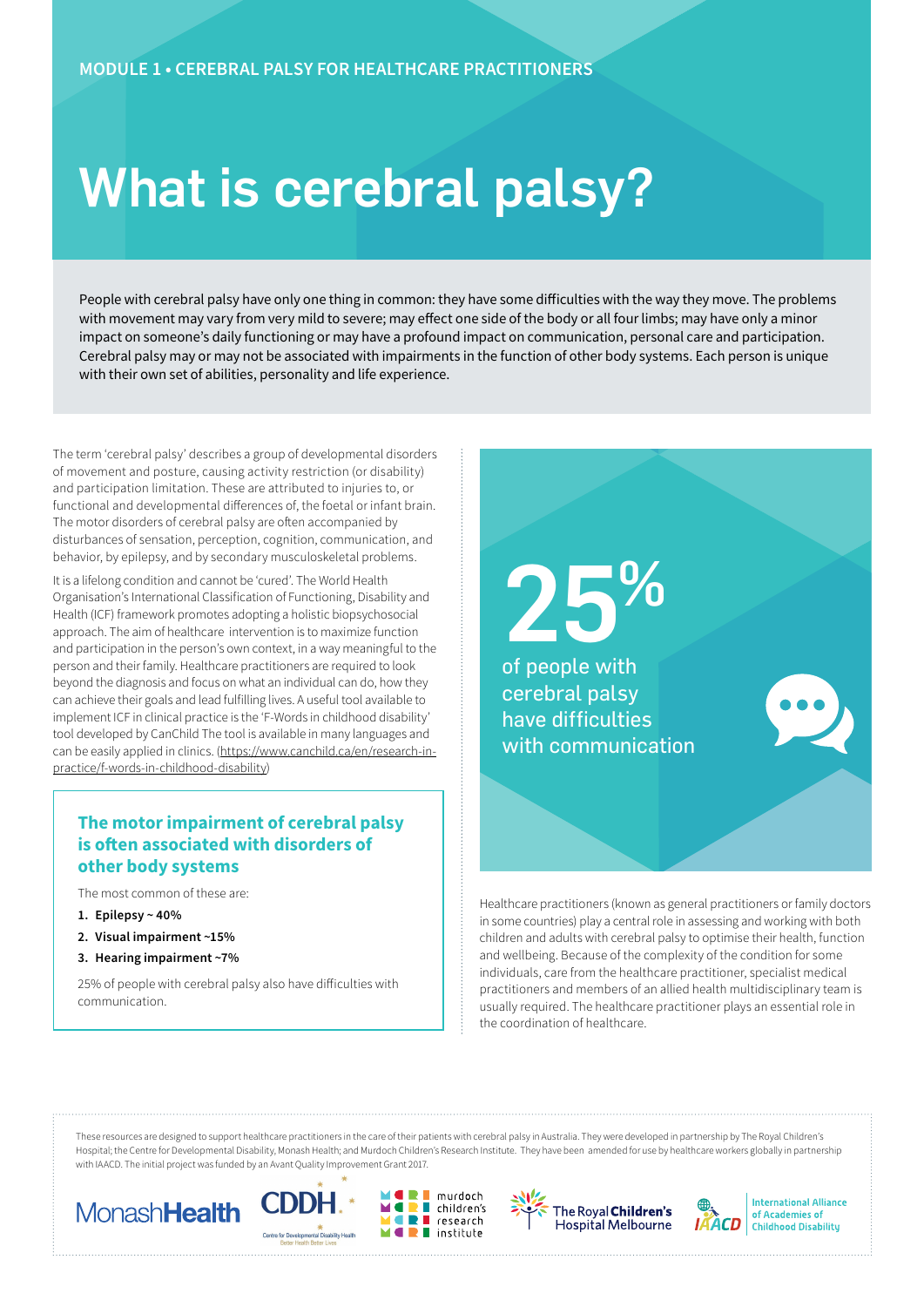#### **Cerebral palsy can be classified according to:**

- 1. **The predominant type of movement disorder:** spasticity is the most common type, followed by dyskinesia (which includes dystonia, athetosis and chorea). More unusual motor types are ataxia and hypotonia. A mixture of more than one type of motor disorder is common, particularly the combination of spasticity and dystonia.
- 2. **The body distribution:** hemiplegia, diplegia (lower limbs predominantly affected) and quadriplegia.
- 3. **The severity of the motor disorder** using the Gross Motor Function Classification System (GMFCS). This a system for describing five 'levels' of motor function, with a particular emphasis on abilities and limitations in the areas of sitting, standing and walking. Originally developed for use in children, it has also been shown to be useful in adults. Individuals with GMFCS levels I and II walk independently, those with GMFCS level III require sticks, elbow crutches or walking frames, and those with GMFCS levels IV and V usually require a wheelchair.

People with cerebral palsy are at a higher risk of eating, drinking and swallowing difficulties



#### **For more information, see:**

Gross Motor Function Classification system: [www.cpqcc.org/sites/default/](www.cpqcc.org/sites/default/files/documents/HRIF_QCI_Docs/GMFCS-ER.pdf) [files/documents/HRIF\\_QCI\\_Docs/GMFCS-ER.pdf](www.cpqcc.org/sites/default/files/documents/HRIF_QCI_Docs/GMFCS-ER.pdf) The GMFCS does not provide information about other areas of function – only mobility.

#### **Other classification systems that have been developed.**

**1. Manual Ability Function Classification System (MACS)** describes how children with cerebral palsy use their hands to handle objects in daily activities. It describes child's typical manual performance of both hands and not the maximal capacity. The five-level classification can be obtained from: https://www.macs.nu/ MACS - Manual Ability Classification System

**2. Communication Function Classification System (CFCS):** describes everyday communication of children with cerebral palsy. It describes the child's daily communication based on the pace of conversation and familiarity of the communicator/receiver with the child. [http://cfcs.us/wp-content/uploads/2014/02/CFCS\\_English\\_2011\\_09\\_01.](http://cfcs.us/wp-content/uploads/2014/02/CFCS_English_2011_09_01.pdf) [pdf](http://cfcs.us/wp-content/uploads/2014/02/CFCS_English_2011_09_01.pdf)

**3.Eating and Drinking Ability Classification System (EDACS):** This is a five level classification system that describes how individuals with cerebral palsy eat and drink in everyday life. It focusses on the movements of biting, chewing, swallowing and the amount of time the food or fluid remains in mouth. Thus, EDACS describes five levels of ability using the key features of safety and efficiency. https://www.sussexcommunity.nhs.uk/get-involved/research/chaileyresearch/eating-drinking-classification.htm

**4. The Viking Speech Scale** is a four-point scale that classifies children's speech production, specifically the ease at which children can make themselves understood using this method of communication. It was developed for use with children aged 4 years and above. https://eu-rd-platform.jrc.ec.europa.eu/sites/default/files/Viking-Speech-Scale-2011-Copyright\_EN.pdf

All the functional classification systems are easy to apply and extremely useful to the service provider as well as the care giver. They help in treatment planning and prognostication. These classification systems assess the child's usual performance and not in specialized settings or to the child's maximal capacity.

Another helpful resource is the Therapeutic Guidelines. Cerebral Palsy in Management Guidelines: Developmental Disability. (2021). In *Electronic Therapeutic Guidelines Complete*. Retrieved Aug 25, 2021 from [https://tgldcdp.tg.org.au/topicTeaser?guidelinePage=Developmental](https://tgldcdp.tg.org.au/topicTeaser?guidelinePage=Developmental+Disability&etgAccess=true+Disability&etgAccess=true) [+Disability&etgAccess=true](https://tgldcdp.tg.org.au/topicTeaser?guidelinePage=Developmental+Disability&etgAccess=true+Disability&etgAccess=true)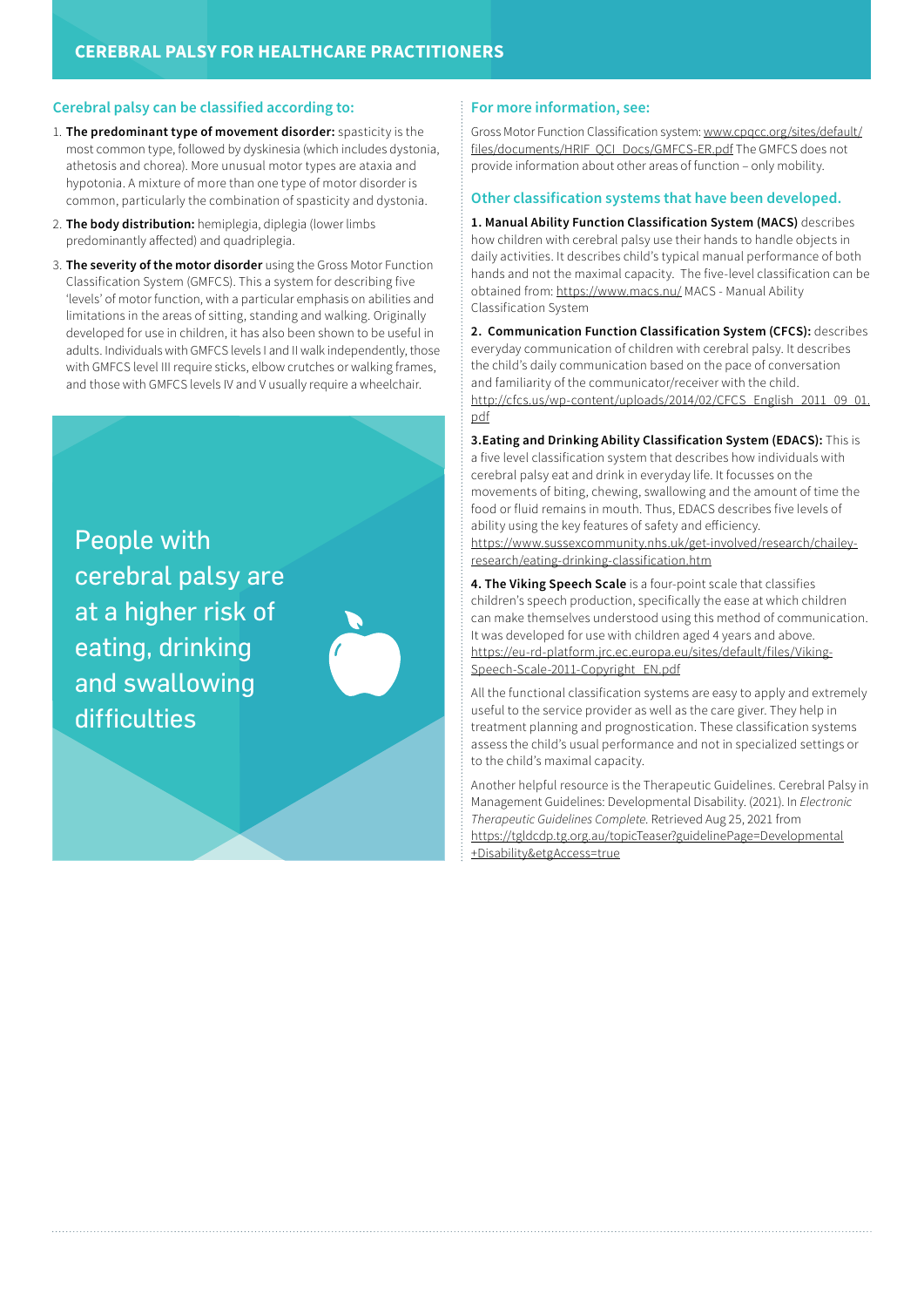# GMFCS E & R between  $6<sup>th</sup>$  and  $12<sup>th</sup>$  birthday: Descriptors and illustrations





Children walk at home, school, outdoors and in the community. They can climb stairs without the use of a railing. Children perform gross motor skills such as running and jumping, but speed, balance and coordination are limited.



Children walk in most settings and climb stairs holding onto a railing. They may experience difficulty walking long distances and balancing on uneven terrain, inclines, in crowded areas or confined spaces. Children may walk with physical assistance, a hand-held mobility device or used wheeled mobility over long distances. Children have only minimal ability to perform gross motor skills such as running and jumping.



#### **GMFCS Level III**

Children walk using a hand-held mobility device in most indoor settings. They may climb stairs holding onto a railing with supervision or assistance. Children use wheeled mobility when traveling long distances and may self-propel for shorter distances.



#### **GMFCS Level IV**

Children use methods of mobility that require physical assistance or powered mobility in most settings. They may walk for short distances at home with physical assistance or use powered mobility or a body support walker when positioned. At school, outdoors and in the community children are transported in a manual wheelchair or use powered mobility.



#### **GMFCS Level V**

Children are transported in a manual wheelchair in all settings. Children are limited in their ability to maintain antigravity head and trunk postures and control leg and arm movements.

GMFCS descriptors: Palisano et al. (1997) Dev Med Child Neurol 39:214–23 CanChild: www.canchild.ca Is Version 2 © Bill Reid, Kate Willoughby, Adrienne Harvey and Kerr Graham, The Royal Children's Hospital Melbourne